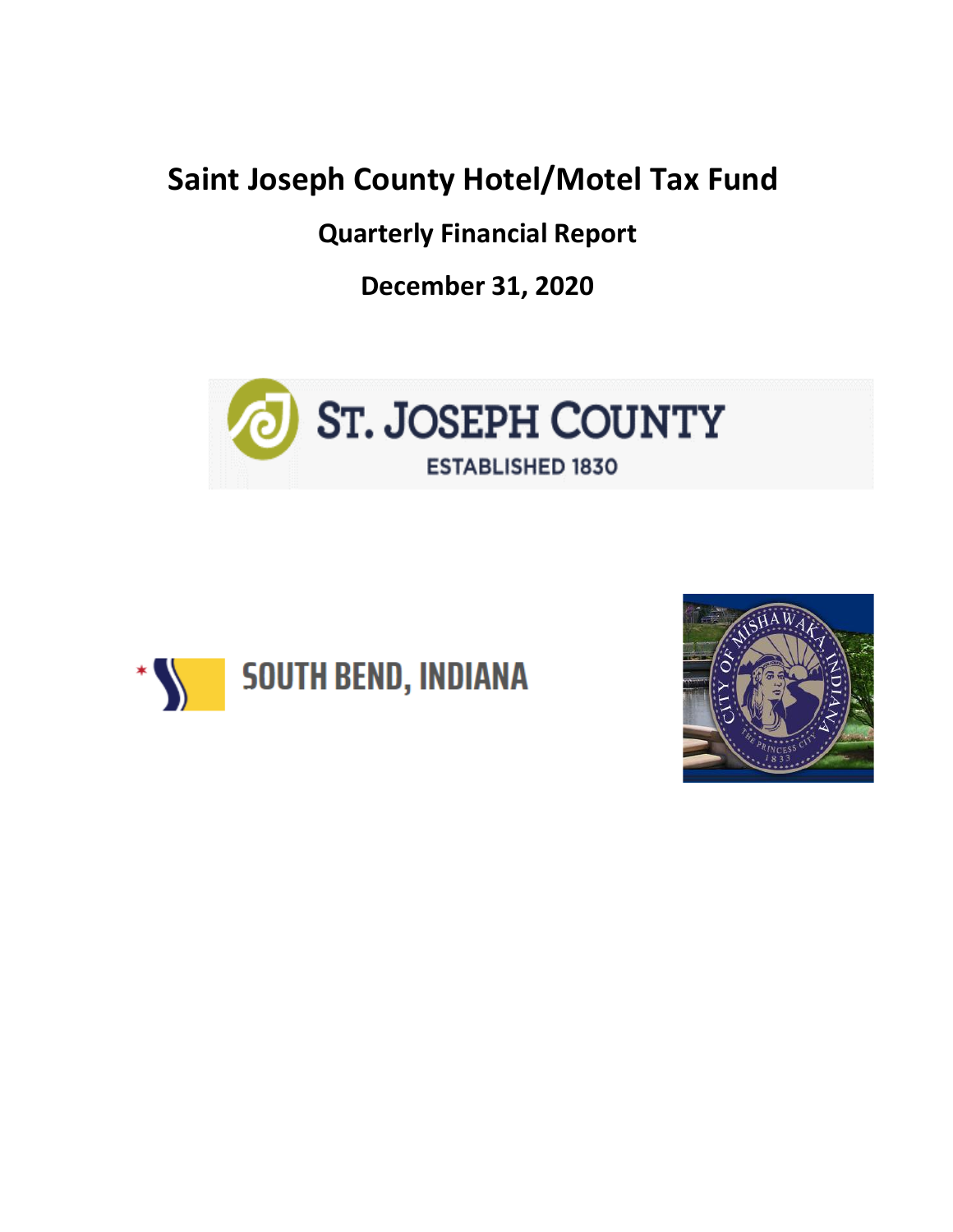|                                                                          |                        |                       | Saint Joseph County Hotel/Motel Tax Fund<br><b>Statement of Receipts and Disbursements</b><br><b>Hotel/Motel Tax Fund Fund No. 7304</b><br>For the Period Ending December 31, 2020 |                      |                |                  |
|--------------------------------------------------------------------------|------------------------|-----------------------|------------------------------------------------------------------------------------------------------------------------------------------------------------------------------------|----------------------|----------------|------------------|
| Cash Balance at January 1, 2020<br>Board Reserve-Minimum<br>Unrestricted |                        |                       | 500,000.00<br>4,784,008.24                                                                                                                                                         |                      |                | 5,284,008.24     |
| Receipts:<br>Hotel/Motel Tax (83.33% of total tax collections)<br>Other  |                        |                       | 3,016,446.41<br>15,401.25                                                                                                                                                          |                      |                |                  |
| <b>Total Receipts</b>                                                    |                        |                       |                                                                                                                                                                                    |                      |                | 3,031,847.66     |
| <b>Disbursements</b>                                                     |                        |                       |                                                                                                                                                                                    |                      |                | (4, 121, 696.23) |
| Cash Balance at December 31, 2020                                        |                        |                       |                                                                                                                                                                                    |                      |                | 4,194,159.67     |
|                                                                          |                        |                       |                                                                                                                                                                                    |                      |                |                  |
| <b>BUDGET ANALYSIS (2020)</b>                                            | <b>Original Budget</b> | <b>Amended Budget</b> | <b>Mid Year Budget</b>                                                                                                                                                             | <b>Disbursements</b> | <b>Balance</b> |                  |
| 38529<br>Debt Service (2013 CC Bonds)                                    | 381,500.00             | 381,500.00            | 381,500.00                                                                                                                                                                         | 381,500.00           | 0.00           |                  |

33032 Convention and Visitors Bureau 1,350,000.00 1,350,000.00 1,012,500.00 1,012,500.00 0.00 33033 CVB Special Allocation 525,000.00 525,000.00 281,631.00 169,069.78 112,561.22

 Tourism Capital Development 400,000.00 500,000.00 276,421.00 120,648.00 155,773.00 Century Center Lease (Energy Savings) 221,437.00 221,437.00 221,437.00 221,437.00 0.00 CC Building & Grounds 1,000,000.00 1,771,005.32 1,263,990.00 1,220,953.45 43,036.55 Century Center Operations 1,275,000.00 1,275,000.00 956,250.00 956,250.00 0.00 Other-Non Budgeted 0.00 0.00 0.00 0.00 0.00

33034 CVB Tourism Grant Program 125,000.00 129,000.00 72,161.00

Amended budget includes encumbrance carryforwards from unspent projects from 2019.

Encumbrances - December 31, 2020: #33033 - CVB Special Allocation - \$112,561.22

 #35102 - Tourism Capital Development - \$195,289.25 #42010 - Building & Structures - \$240,973.66

#33034 - Grant - \$32,823.00

| SJC Auditor's Office | 1/19/2021 |  |
|----------------------|-----------|--|

**Total 5,277,937.00 6,152,942.32 4,465,890.00 4,121,696.23 344,193.77**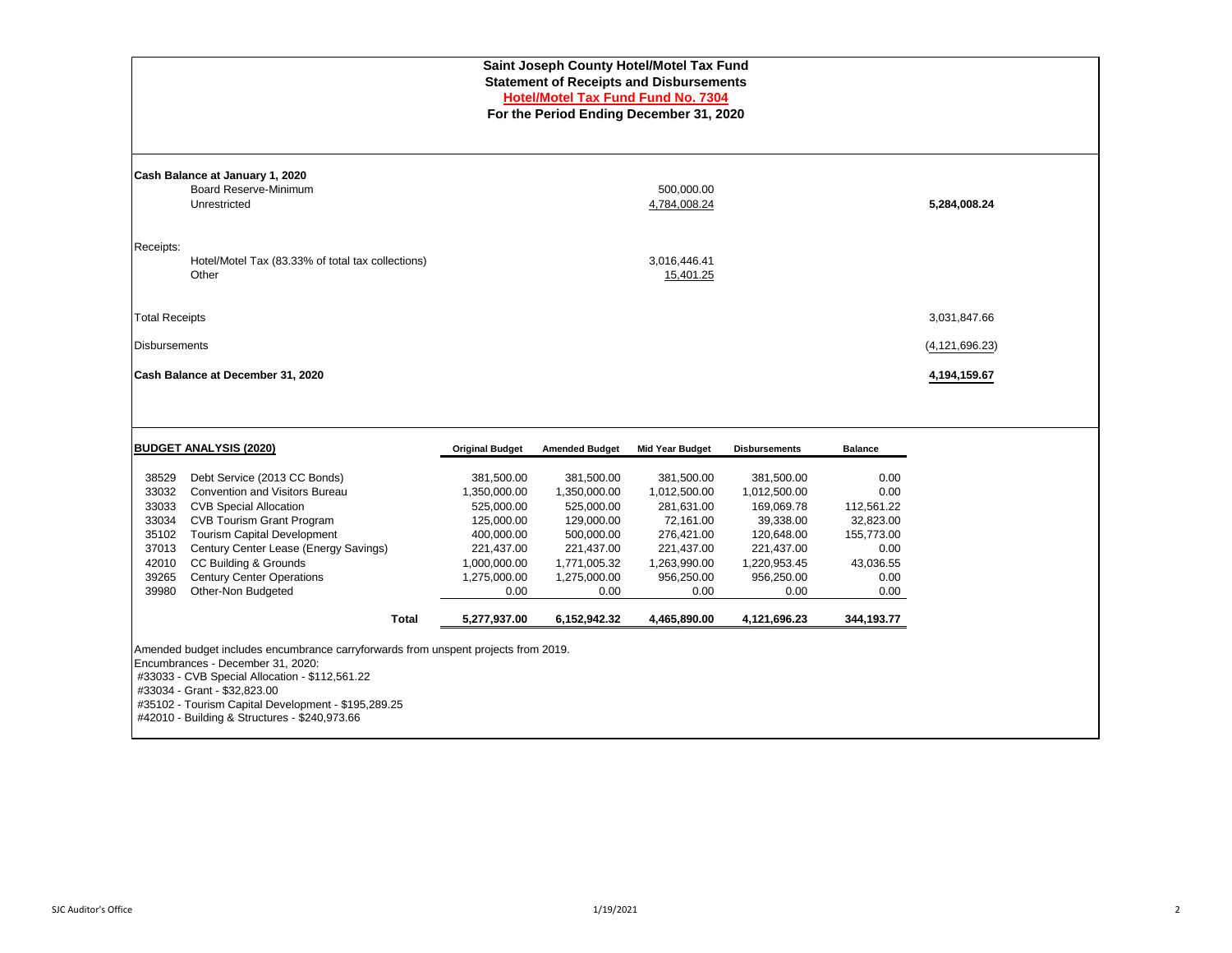|                       |                                                                 | Saint Joseph County Hotel/Motel Tax Fund<br><b>Statement of Receipts and Disbursements</b><br><b>Mishawaka Sports Complex Fund No. 4926</b><br>For the Period Ending December 31, 2020 |                    |                      |                |            |  |
|-----------------------|-----------------------------------------------------------------|----------------------------------------------------------------------------------------------------------------------------------------------------------------------------------------|--------------------|----------------------|----------------|------------|--|
|                       | Cash Balance at January 1, 2020<br><b>Board Reserve-Minimum</b> |                                                                                                                                                                                        | 0.00               |                      |                |            |  |
|                       | Unrestricted                                                    |                                                                                                                                                                                        | 332,508.49         |                      |                | 332,508.49 |  |
| Receipts:             |                                                                 |                                                                                                                                                                                        |                    |                      |                |            |  |
|                       | Hotel/Motel Tax (10% of total tax collected)<br>Other           |                                                                                                                                                                                        | 361,988.11<br>0.00 |                      |                |            |  |
| <b>Total Receipts</b> |                                                                 |                                                                                                                                                                                        |                    |                      |                | 361,988.11 |  |
| <b>Disbursements</b>  |                                                                 |                                                                                                                                                                                        |                    |                      |                | 0.00       |  |
|                       | Cash Balance at December 31, 2020                               |                                                                                                                                                                                        |                    |                      |                | 694,496.60 |  |
|                       |                                                                 |                                                                                                                                                                                        |                    |                      |                |            |  |
|                       | <b>BUDGET ANALYSIS (2020)</b>                                   | <b>Original Budget</b>                                                                                                                                                                 | Amend. Budget      | <b>Disbursements</b> | <b>Balance</b> |            |  |
| 31070                 | <b>Other Contractual Services</b>                               | 600,000.00                                                                                                                                                                             | 600,000.00         | 0.00                 | 600,000.00     |            |  |
|                       |                                                                 | 0.00                                                                                                                                                                                   | 0.00               | 0.00                 | 0.00           |            |  |
|                       |                                                                 | 0.00                                                                                                                                                                                   | 0.00               | 0.00                 | 0.00           |            |  |
|                       |                                                                 | 0.00<br>0.00                                                                                                                                                                           | 0.00<br>0.00       | 0.00<br>0.00         | 0.00<br>0.00   |            |  |
|                       |                                                                 | 0.00                                                                                                                                                                                   | 0.00               | 0.00                 | 0.00           |            |  |
|                       |                                                                 | 0.00                                                                                                                                                                                   | 0.00               | 0.00                 | 0.00           |            |  |
|                       |                                                                 | 0.00                                                                                                                                                                                   | 0.00               | 0.00                 | 0.00           |            |  |
|                       |                                                                 | 0.00                                                                                                                                                                                   | 0.00               | 0.00                 | 0.00           |            |  |
|                       |                                                                 | 0.00                                                                                                                                                                                   | 0.00               | 0.00                 | 0.00           |            |  |
|                       |                                                                 | 0.00                                                                                                                                                                                   | 0.00               | 0.00                 | 0.00           |            |  |
|                       | <b>Total</b>                                                    | 600,000.00                                                                                                                                                                             | 600,000.00         | 0.00                 | 600,000.00     |            |  |
|                       |                                                                 |                                                                                                                                                                                        |                    |                      |                |            |  |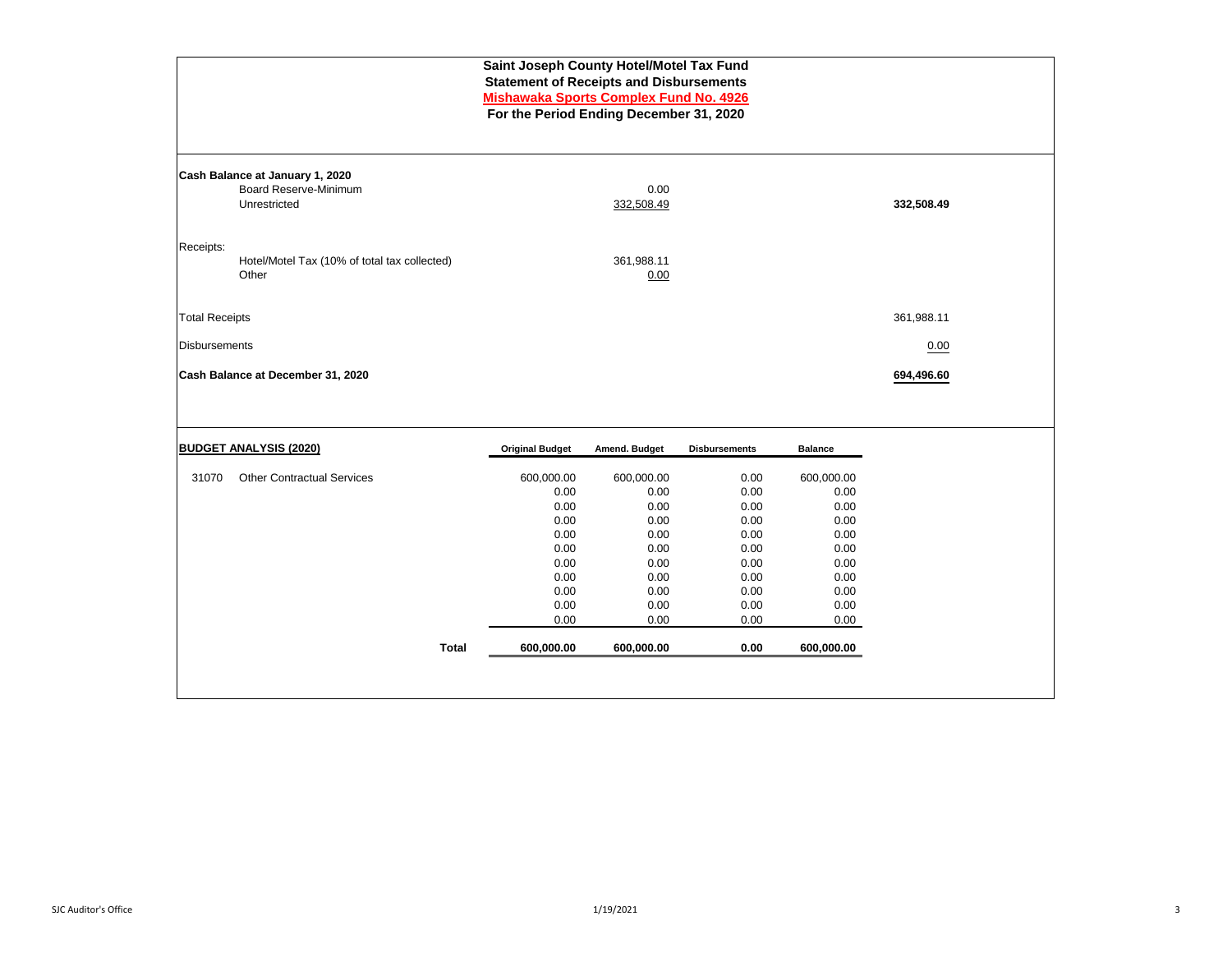|                       |                                                                                 | Saint Joseph County Hotel/Motel Tax Fund<br><b>Statement of Receipts and Disbursements</b><br>For the Period Ending December 31, 2020 | Potawatomi Zoo Capital Fund No. 4927                                                                     |                                                                                              |                                                                                                          |            |  |
|-----------------------|---------------------------------------------------------------------------------|---------------------------------------------------------------------------------------------------------------------------------------|----------------------------------------------------------------------------------------------------------|----------------------------------------------------------------------------------------------|----------------------------------------------------------------------------------------------------------|------------|--|
|                       | Cash Balance at January 1, 2020<br><b>Board Reserve-Minimum</b><br>Unrestricted |                                                                                                                                       | 0.00<br>221,783.20                                                                                       |                                                                                              |                                                                                                          | 221,783.20 |  |
| Receipts:             | Hotel/Motel Tax (6.67% of total tax collected)<br>Other                         |                                                                                                                                       | 241,446.01<br>0.00                                                                                       |                                                                                              |                                                                                                          |            |  |
| <b>Total Receipts</b> |                                                                                 |                                                                                                                                       |                                                                                                          |                                                                                              |                                                                                                          | 241,446.01 |  |
| <b>Disbursements</b>  |                                                                                 |                                                                                                                                       |                                                                                                          |                                                                                              |                                                                                                          | 0.00       |  |
|                       | Cash Balance at December 31, 2020                                               |                                                                                                                                       |                                                                                                          |                                                                                              |                                                                                                          | 463,229.21 |  |
|                       | <b>BUDGET ANALYSIS (2020)</b>                                                   | <b>Original Budget</b>                                                                                                                | Amend. Budget                                                                                            | <b>Disbursements</b>                                                                         | <b>Balance</b>                                                                                           |            |  |
| 31070                 | <b>Other Contractual Services</b><br><b>Total</b>                               | 400,000.00<br>0.00<br>0.00<br>0.00<br>0.00<br>0.00<br>0.00<br>0.00<br>0.00<br>0.00<br>0.00<br>400,000.00                              | 400,000.00<br>0.00<br>0.00<br>0.00<br>0.00<br>0.00<br>0.00<br>0.00<br>0.00<br>0.00<br>0.00<br>400,000.00 | 0.00<br>0.00<br>0.00<br>0.00<br>0.00<br>0.00<br>0.00<br>0.00<br>0.00<br>0.00<br>0.00<br>0.00 | 400,000.00<br>0.00<br>0.00<br>0.00<br>0.00<br>0.00<br>0.00<br>0.00<br>0.00<br>0.00<br>0.00<br>400,000.00 |            |  |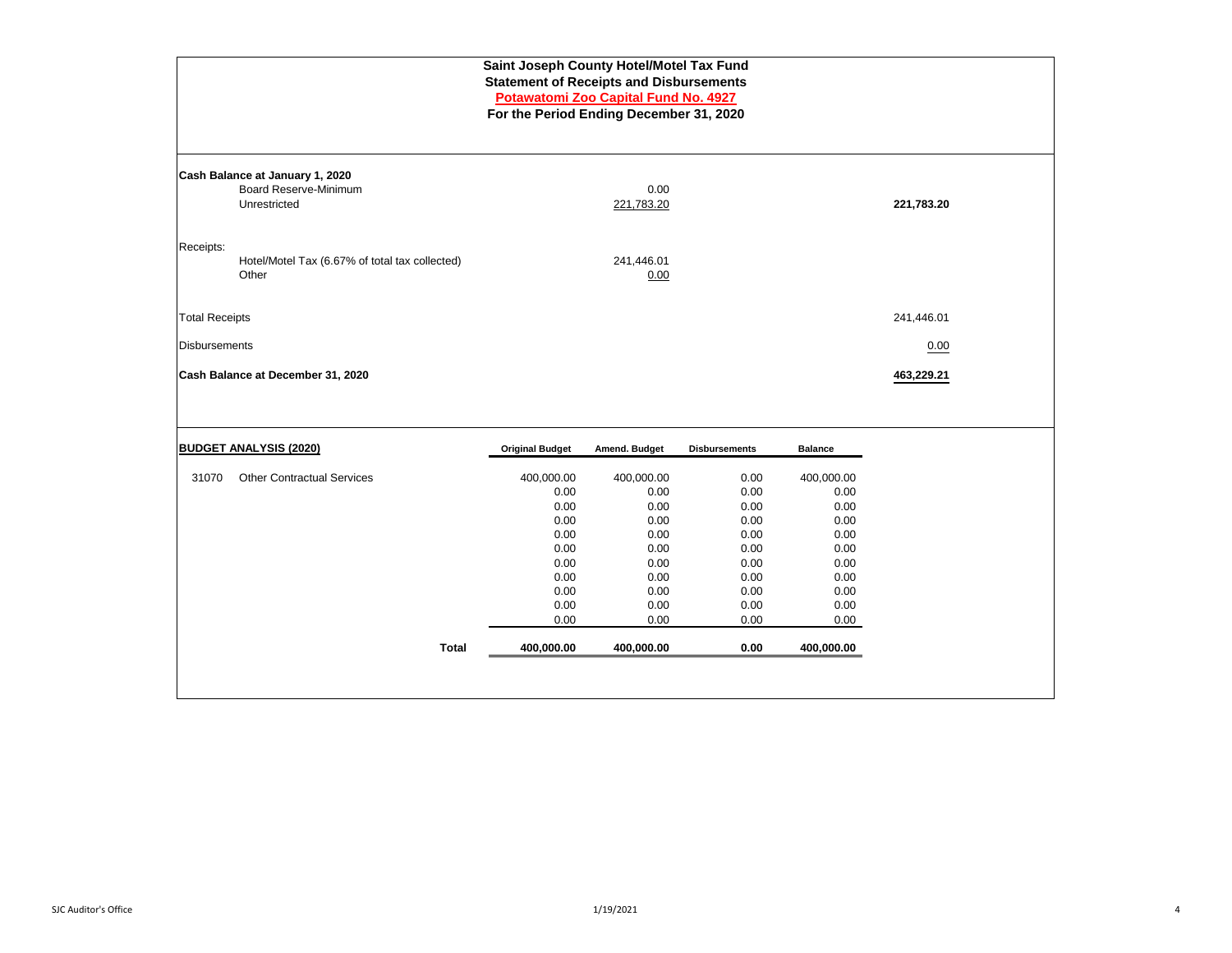

| <b>Total</b> |    | Hotel/Motel     | <b>Mishawaka Sports</b> | Potawatomi Zoo      |                     |  |
|--------------|----|-----------------|-------------------------|---------------------|---------------------|--|
| Quarter      |    | <b>Receipts</b> | <b>Tax Fund</b>         | <b>Complex Fund</b> | <b>Capital Fund</b> |  |
| 1Q 2011      | \$ | 606,653         | 606,653                 | 0                   | 0                   |  |
| 2Q 2011      | \$ | 707,192         | 707,192                 | 0                   | 0                   |  |
| 3Q 2011      | \$ | 1,032,047       | 1,032,047               | 0                   | 0                   |  |
| 4Q 2011      | \$ | 1,226,188       | 1,226,188               | 0                   | 0                   |  |
| 1Q 2012      | \$ | 604,220         | 604,220                 | 0                   | 0                   |  |
| 2Q 2012      | \$ | 738,302         | 738,302                 | 0                   | 0                   |  |
| 3Q 2012      | \$ | 1,059,452       | 1,059,452               | 0                   | 0                   |  |
| 4Q 2012      | \$ | 1,228,031       | 1,228,031               | 0                   | 0                   |  |
| 1Q 2013      | \$ | 663,175         | 663,175                 | 0                   | 0                   |  |
| 2Q 2013      | \$ | 832,788         | 832,788                 | 0                   | 0                   |  |
| 3Q 2013      | \$ | 1,101,939       | 1,101,939               | 0                   | 0                   |  |
| 4Q 2013      | \$ | 1,254,399       | 1,254,399               | 0                   | 0                   |  |
| 1Q 2014      | \$ | 702,981         | 702,981                 | 0                   | 0                   |  |
| 2Q 2014      | \$ | 880,216         | 880,216                 | 0                   | 0                   |  |
| 3Q 2014      | \$ | 1,200,636       | 1,200,636               | 0                   | 0                   |  |
| 4Q 2014      | \$ | 1,395,635       | 1,395,635               | 0                   | 0                   |  |
| 1Q 2015      | \$ | 794,069         | 794,069                 | 0                   | 0                   |  |
| 2Q 2015      | \$ | 1,015,993       | 1,015,993               | 0                   | 0                   |  |
| 3Q 2015      | \$ | 1,335,458       | 1,335,458               | 0                   | 0                   |  |
| 4Q 2015      | \$ | 1,604,315       | 1,604,315               | 0                   | 0                   |  |
| 1Q 2016      | \$ | 835,922         | 835,922                 | 0                   | 0                   |  |
| 2Q 2016      | \$ | 1,066,845       | 1,066,845               | 0                   | 0                   |  |
| 3Q 2016      | \$ | 1,367,449       | 1,367,449               | 0                   | 0                   |  |
| 4Q 2016      | \$ | 1,659,967       | 1,659,967               | 0                   | 0                   |  |
| 1Q 2017      | \$ | 875,896         | 875,896                 | 0                   | 0                   |  |
| 2Q 2017      | \$ | 1,047,377       | 1,047,377               | 0                   | 0                   |  |
| 3Q 2017      | \$ | 1,511,195       | 1,511,195               | 0                   | 0                   |  |
| 4Q 2017      | \$ | 1,804,665       | 1,804,665               | 0                   | 0                   |  |
| 1Q 2018      | \$ | 925,153         | 925,153                 | 0                   | 0                   |  |
| 2Q 2018      | \$ | 1,147,452       | 1,147,452               | 0                   | 0                   |  |
| 3Q 2018      | \$ | 1,659,064       | 1,659,064               | 0                   | 0                   |  |
| 4Q 2018      | \$ | 1,948,059       | 1,948,059               | 0                   | 0                   |  |
| 1Q 2019      | \$ | 1,061,766       | 1,061,766               | 0                   | 0                   |  |
| 2Q 2019      | \$ | 1,213,709       | 1,213,709               | 0                   | 0                   |  |
| 3Q 2019      | \$ | 1,630,605       | 1,358,828               | 163,033             | 108,743             |  |
| 4Q 2019      | \$ | 1,694,751       | 1,412,236               | 169,475             | 113,040             |  |
| 1Q 2020      | \$ | 1,339,921       | 1,116,557               | 133,992             | 89,372              |  |
| 2Q 2020      | \$ | 552,604         | 460,484                 | 55,261              | 36,859              |  |
| 3Q 2020      | \$ | 900,018         | 749,985                 | 90,001              | 60,032              |  |
| 4Q 2020      | \$ | 827,337         | 689,420                 | 82,734              | 55,183              |  |
| Total        | Ś  | 45,053,445      | \$<br>43,895,719        | \$<br>694,496       | \$<br>463,229       |  |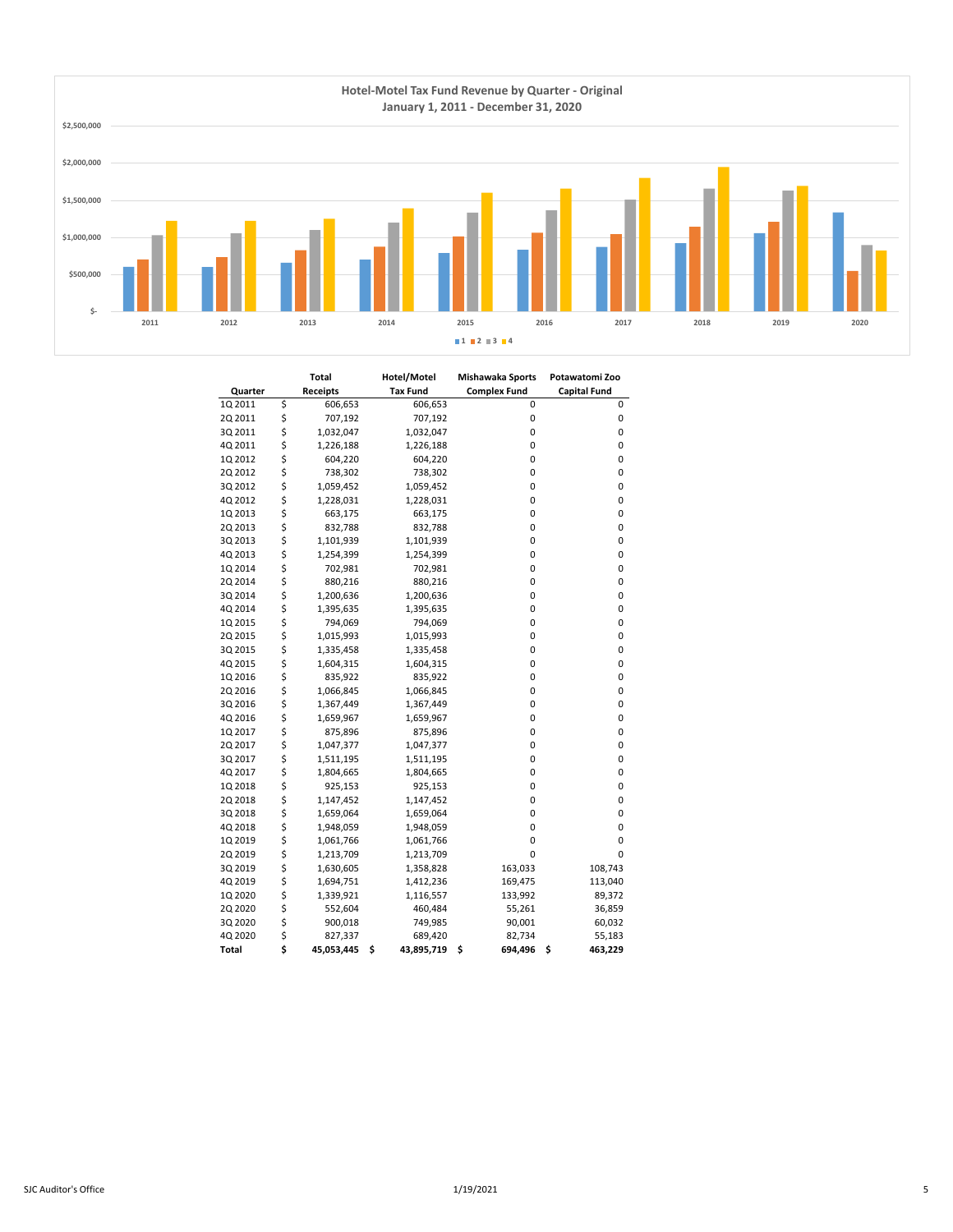| <b>Original Data</b> |                |                         |             |             |                           |                                                                               |             |                         |              |  |           | 2011-2012 | 2012-2013 |
|----------------------|----------------|-------------------------|-------------|-------------|---------------------------|-------------------------------------------------------------------------------|-------------|-------------------------|--------------|--|-----------|-----------|-----------|
| Quarter              | 2011           | 2012                    | 2013        | 2014        | 2015                      | 2016                                                                          | 2017        | 2018                    | 2019         |  | 2020      | % Change  | % Change  |
|                      | 606.653        | 604.220                 | 663.175     | 702.981     | 794.069                   | 835,922 \$                                                                    | 875.896     | 925.153 \$1.061.766     |              |  | 1,339,921 | $-0.4%$   | 9.8%      |
|                      | 2 \$ 707.192   | 738.302                 | 832.788     |             | 880.216 \$1.015.993       | \$1,066,845 \$1,047,377                                                       |             | \$1.147.452 \$1.213.709 |              |  | 552.604   | 4.4%      | 12.8%     |
|                      | 3 \$ 1.032.047 | \$1.059.452 \$1.101.939 |             |             |                           | $$1,200,636$ $$1,335,458$ $$1,367,449$ $$1,511,195$ $$1,659,064$ $$1,630,605$ |             |                         |              |  | 900,018   | 2.7%      | 4.0%      |
|                      | 4 \$ 1.226.188 | \$1.228.031             | \$1.254.399 |             | $$1,395,635 \t$1,604,315$ | \$1.659.967                                                                   | \$1,804,665 | \$1.948.059 \$1.694.751 |              |  | 827.337   | 0.2%      | 2.1%      |
| <b>Total</b>         | \$3.572.080    | \$3.630.006             | \$3.852.302 | \$4.179.467 | \$4,749,836               | \$ 4.930.183                                                                  | \$5.239.133 | \$ 5,679,728            | \$ 5.600.831 |  | 3,619,880 | 1.6%      | 6.1%      |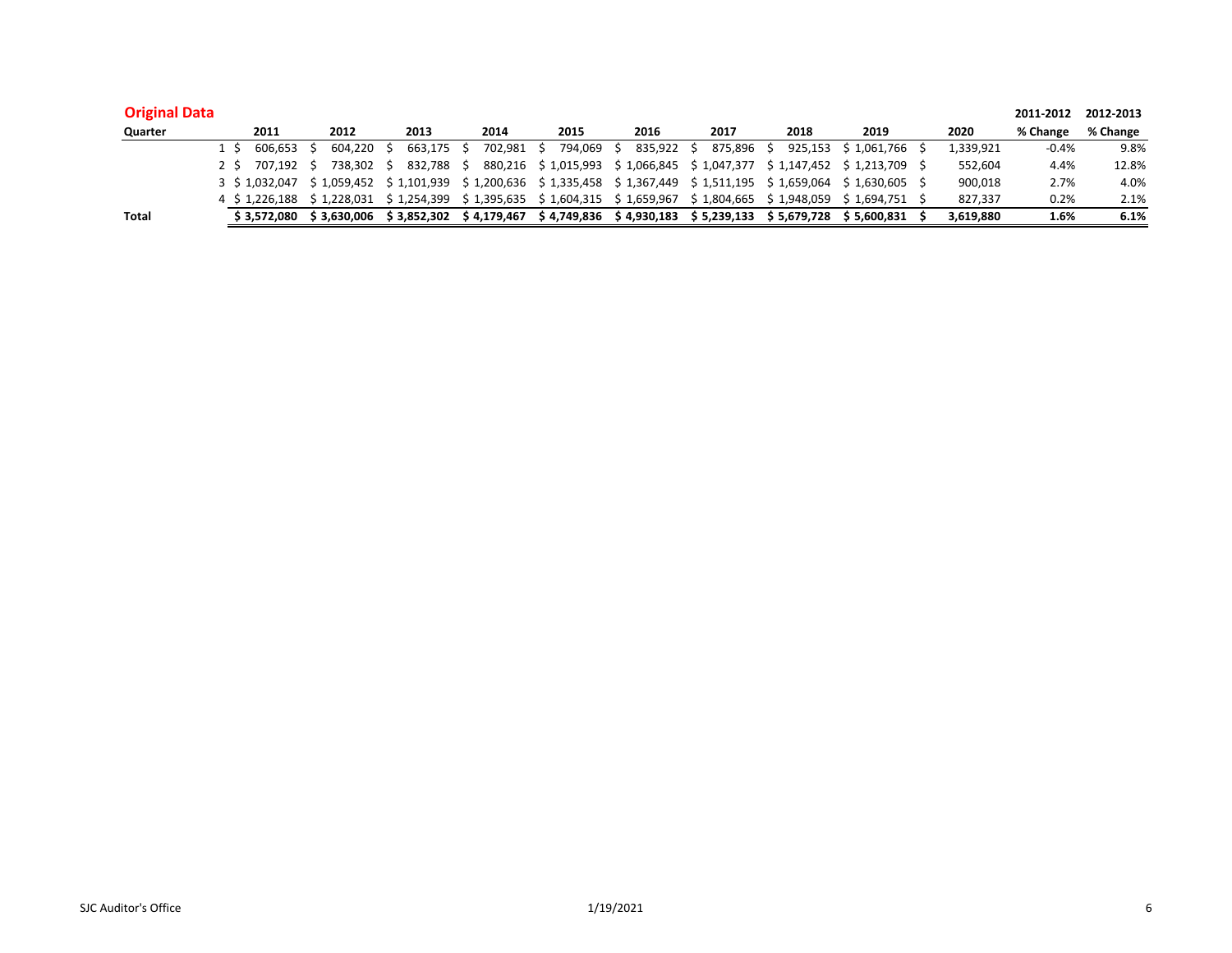| <b>Original Data</b> | 2013-2014 | 2014-2015 | 2015-2016 | 2016-2017 | 2017-2018 | 2018-2019 | 2019-2020 |
|----------------------|-----------|-----------|-----------|-----------|-----------|-----------|-----------|
| Quarter              | % Change  | % Change  | % Change  | % Change  | % Change  | % Change  | % Change  |
|                      | 6.0%      | 13.0%     | 5.3%      | 4.8%      | 5.6%      | 14.8%     | 26.2%     |
| 2                    | 5.7%      | 15.4%     | 5.0%      | $-1.8%$   | 9.6%      | 5.8%      | $-54.5%$  |
| 3                    | 9.0%      | 11.2%     | 2.4%      | 10.5%     | 9.8%      | $-1.7%$   | $-44.8%$  |
| 4                    | 11.3%     | 15.0%     | 3.5%      | 8.7%      | 7.9%      | $-13.0%$  | $-51.2%$  |
| <b>Total</b>         | 8.5%      | 13.6%     | 3.8%      | 6.3%      | 8.4%      | $-1.4%$   | $-35.4%$  |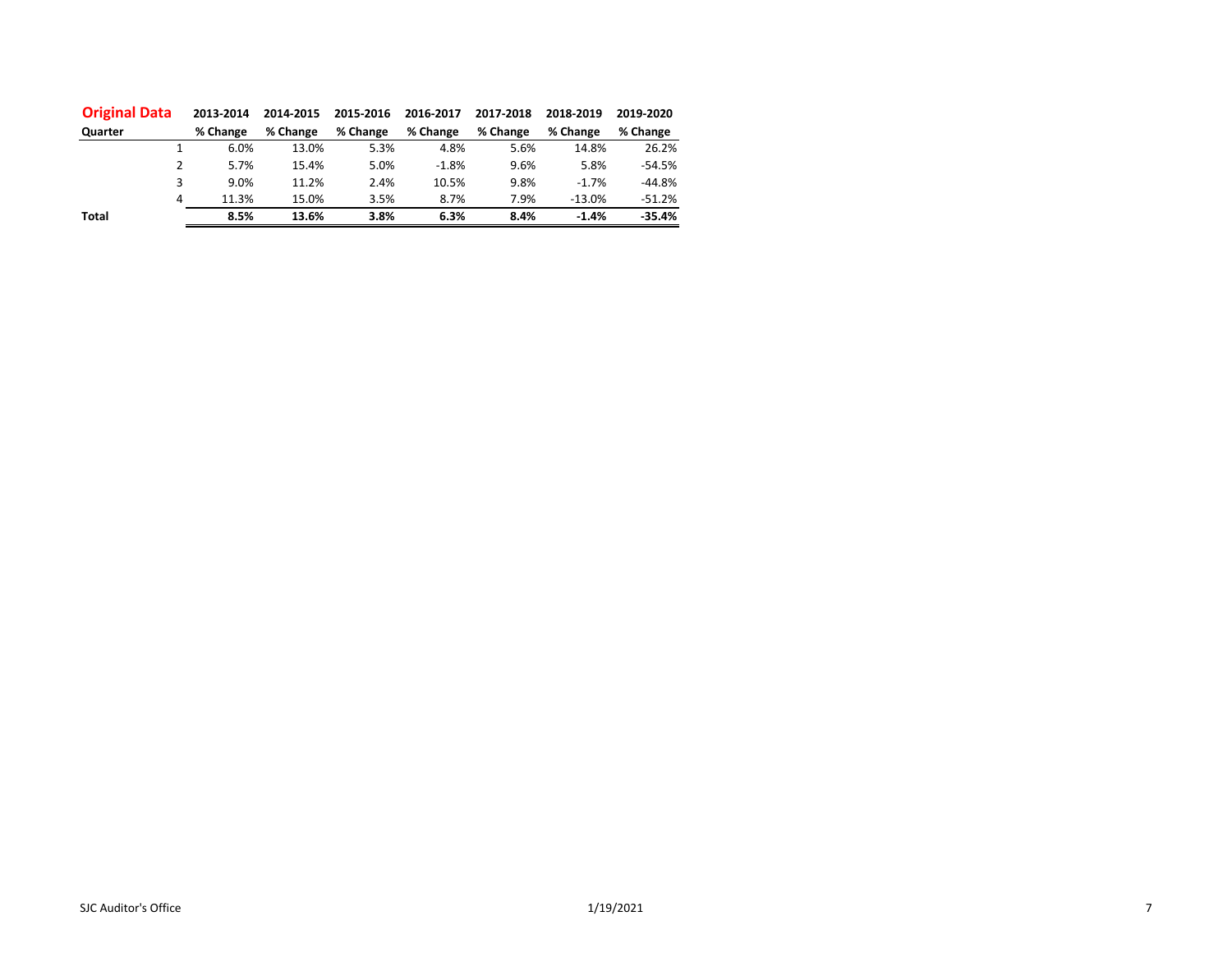

|         | Total            | Hotel/Motel          | Mishawaka Sports    |           | Potawatomi Zoo                                                     |  |
|---------|------------------|----------------------|---------------------|-----------|--------------------------------------------------------------------|--|
| Quarter | Receipts         | <b>Tax Fund</b>      | <b>Complex Fund</b> |           | <b>Capital Fund</b>                                                |  |
| 1Q 2011 | \$<br>606,653    | 606,653              |                     | 0         | 0                                                                  |  |
| 2Q 2011 | \$<br>707,192    | 707,192              |                     | 0         | $\pmb{0}$                                                          |  |
| 3Q 2011 | \$<br>1,032,047  | 1,032,047            |                     | 0         | $\pmb{0}$                                                          |  |
| 4Q 2011 | \$<br>1,226,188  | 1,226,188            |                     | 0         | 0                                                                  |  |
| 1Q 2012 | \$<br>604,220    | 604,220              |                     | 0         | $\pmb{0}$                                                          |  |
| 2Q 2012 | \$<br>738,302    | 738,302              |                     | 0         | 0                                                                  |  |
| 3Q 2012 | \$<br>1,059,452  | 1,059,452            |                     | 0         | $\pmb{0}$                                                          |  |
| 4Q 2012 | \$<br>1,228,031  | 1,228,031            |                     | 0         | 0                                                                  |  |
| 1Q 2013 | \$<br>663,175    | 663,175              |                     | 0         | $\pmb{0}$                                                          |  |
| 2Q 2013 | \$<br>832,788    | 832,788              |                     | 0         | 0                                                                  |  |
| 3Q 2013 | \$<br>1,101,939  | 1,101,939            |                     | 0         | 0                                                                  |  |
| 4Q 2013 | \$<br>1,254,399  | 1,254,399            |                     | 0         | 0                                                                  |  |
| 1Q 2014 | \$<br>702,981    | 702,981              |                     | 0         | $\pmb{0}$                                                          |  |
| 2Q 2014 | \$<br>880,216    | 880,216              |                     | 0         | 0                                                                  |  |
| 3Q 2014 | \$<br>1,200,636  | 1,200,636            |                     | 0         | 0                                                                  |  |
| 4Q 2014 | \$<br>1,395,635  | 1,395,635            |                     | 0         | 0                                                                  |  |
| 1Q 2015 | \$<br>794,069    | 794,069              |                     | 0         | $\pmb{0}$                                                          |  |
| 2Q 2015 | \$<br>1,015,993  | 1,015,993            |                     | 0         | 0                                                                  |  |
| 3Q 2015 | \$<br>1,335,458  | 1,335,458            |                     | 0         | $\pmb{0}$                                                          |  |
| 4Q 2015 | \$<br>1,604,315  | 1,604,315            |                     | $\pmb{0}$ | $\pmb{0}$                                                          |  |
| 1Q 2016 | \$<br>835,922    | 835,922              |                     | 0         | $\pmb{0}$                                                          |  |
| 2Q 2016 | \$<br>1,066,845  | 1,066,845            |                     | 0         | 0                                                                  |  |
| 3Q 2016 | \$               |                      |                     | 0         | 0                                                                  |  |
| 4Q 2016 | \$<br>1,367,449  | 1,367,449            |                     | $\pmb{0}$ | $\pmb{0}$                                                          |  |
|         | 1,659,967        | 1,659,967            |                     |           |                                                                    |  |
| 1Q 2017 | \$<br>875,896    | 875,896              |                     | 0         | 0                                                                  |  |
| 2Q 2017 | \$<br>1,047,377  | 1,047,377            |                     | 0         | $\pmb{0}$                                                          |  |
| 3Q 2017 | \$<br>1,511,195  | 1,511,195            |                     | 0         | 0                                                                  |  |
| 4Q 2017 | \$<br>1,804,665  | 1,804,665            |                     | 0         | 0                                                                  |  |
| 1Q 2018 | \$<br>925,153    | 925,153              |                     | 0         | $\pmb{0}$                                                          |  |
| 2Q 2018 | \$<br>1,147,452  | 1,147,452            |                     | 0         | 0                                                                  |  |
| 3Q 2018 | \$<br>1,659,064  | 1,659,064            |                     | 0         | $\pmb{0}$                                                          |  |
| 4Q 2018 | \$<br>1,948,059  | 1,948,059            |                     | 0         | 0                                                                  |  |
| 1Q 2019 | \$<br>1,061,766  | 1,061,766            |                     | 0         | 0                                                                  |  |
| 2Q 2019 | \$<br>1,213,709  | 1,213,709            |                     | 0         | 0                                                                  |  |
| 3Q 2019 | \$<br>1,630,605  | 1,358,828            | 163,033             |           | 108,743                                                            |  |
| 4Q 2019 | \$<br>1,860,475  | 1,550,334            | 186,047             |           | 124,094 Includes \$165,724 earned in Dec 2019 and deposited 1/6/20 |  |
| 1Q 2020 | \$<br>1,174,196  | 978,458              | 117,420             |           | 78,318                                                             |  |
| 2Q 2020 | \$<br>552,604    | 460,484              | 55,261              |           | 36,859                                                             |  |
| 3Q 2020 | \$<br>900,018    | 749,985              | 90,001              |           | 60,032                                                             |  |
| 4Q 2020 | \$<br>827,337    | 689,420              | 82,734              |           | 55,183                                                             |  |
| Total   | \$<br>45,053,445 | 43,895,719 \$<br>.\$ | 694,496 \$          |           | 463,229                                                            |  |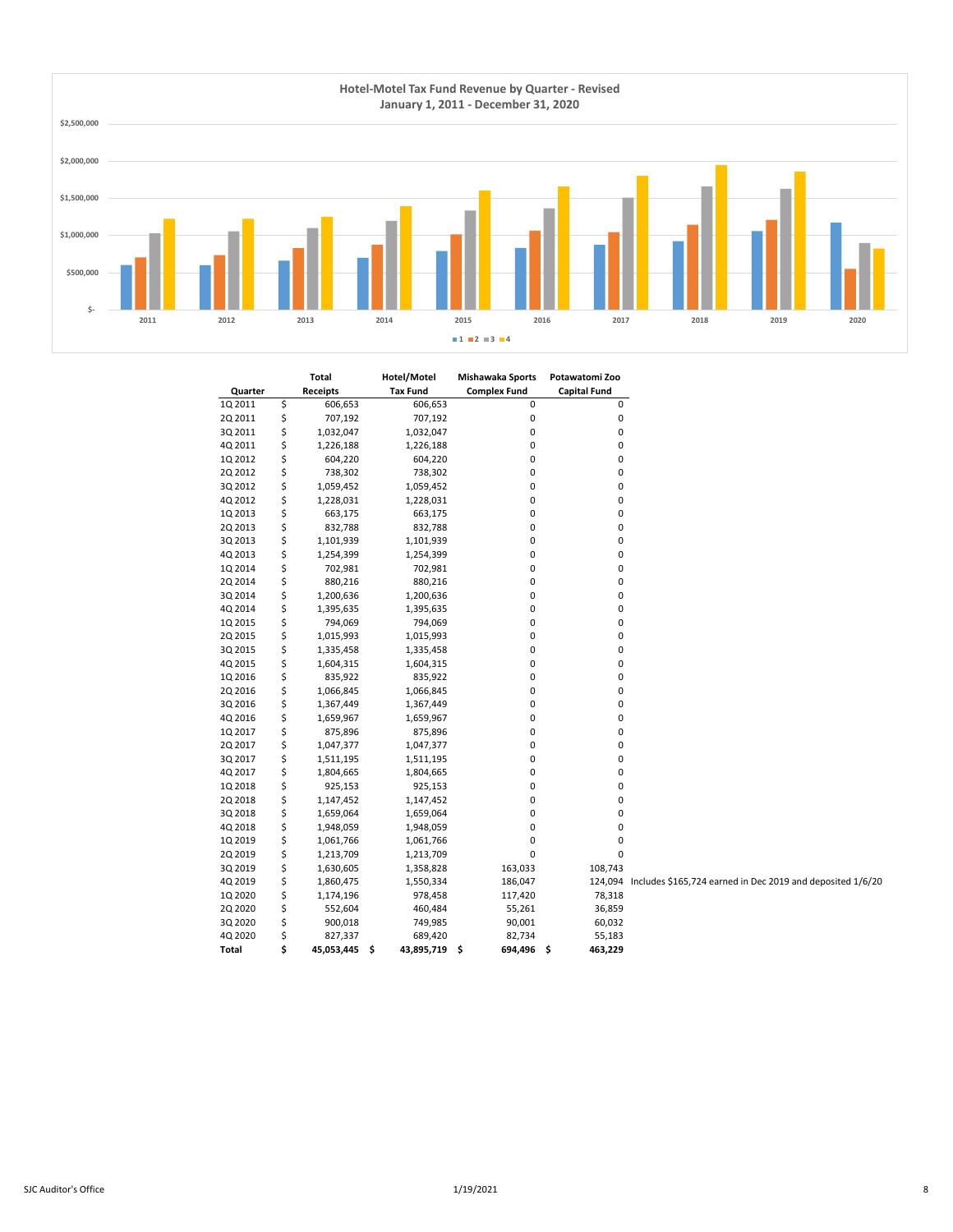| <b>Revised Data</b> |     |             |            |            |            |            |                                                                                                                           |            |      |                      |           | 2011-2012 |
|---------------------|-----|-------------|------------|------------|------------|------------|---------------------------------------------------------------------------------------------------------------------------|------------|------|----------------------|-----------|-----------|
| Quarter             |     | 2011        | 2012       | 2013       | 2014       | 2015       | 2016                                                                                                                      | 2017       | 2018 | 2019                 | 2020      | % Change  |
|                     | 1 S | 606.653 S   | 604.220 \$ | 663.175 \$ | 702.981 \$ | 794.069 \$ | 835.922 S                                                                                                                 | 875.896 \$ |      | 925.153 \$ 1.061.766 | 1,174,196 | $-0.4%$   |
|                     | 2 S | 707.192 S   | 738.302 \$ | 832.788 \$ |            |            | 880.216 \$1.015.993 \$1.066.845 \$1.047.377 \$1.147.452 \$1.213.709                                                       |            |      |                      | 552,604   | 4.4%      |
|                     |     |             |            |            |            |            | 3 \$ 1,032,047 \$ 1,059,452 \$ 1,101,939 \$ 1,200,636 \$ 1,335,458 \$ 1,367,449 \$ 1,511,195 \$ 1,659,064 \$ 1,630,605 \$ |            |      |                      | 900,018   | 2.7%      |
|                     |     |             |            |            |            |            | 4 \$ 1.226.188 \$ 1.228.031 \$ 1.254.399 \$ 1.395.635 \$ 1.604.315 \$ 1.659.967 \$ 1.804.665 \$ 1.948.059 \$ 1.860.475 \$ |            |      |                      | 827.337   | 0.2%      |
| <b>Total</b>        |     | \$3.572.080 |            |            |            |            | \$3,630,006 \$3,852,302 \$4,179,467 \$4,749,836 \$4,930,183 \$5,239,133 \$5,679,728 \$5,766,555                           |            |      |                      | 3,454,155 | 1.6%      |

| <b>Revisions - Q4 2019</b> |           |
|----------------------------|-----------|
| <b>HotelMotel Tax Fund</b> | \$138,098 |
| Mishawaka Sports Comp      | \$16.572  |
| Potawatomi Zoo Capital     | \$11,054  |
| Total                      | \$165,724 |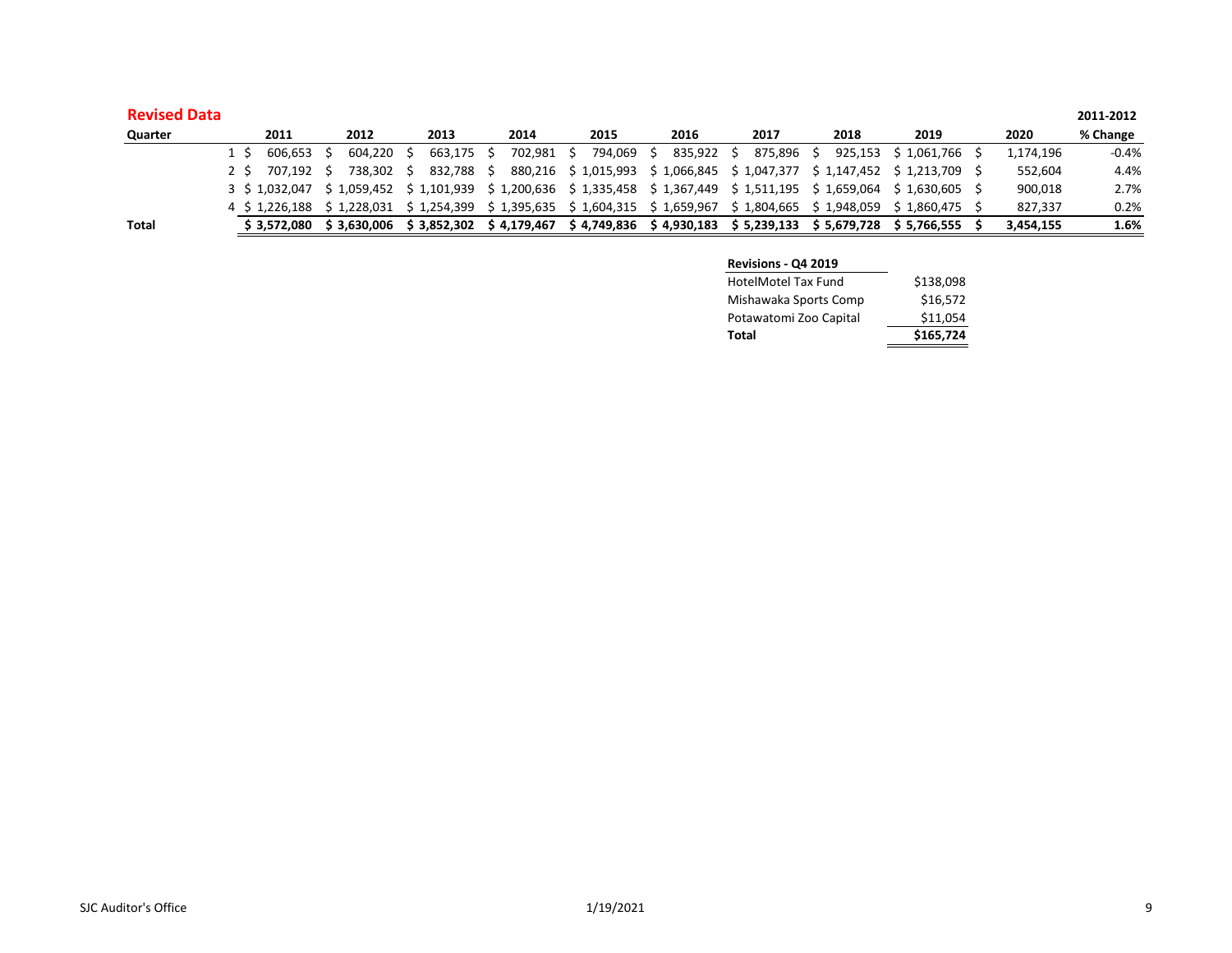| <b>Revised Data</b> | 2012-2013 | 2013-2014 | 2014-2015 | 2015-2016 | 2016-2017 | 2017-2018 | 2018-2019 | 2019-2020 |
|---------------------|-----------|-----------|-----------|-----------|-----------|-----------|-----------|-----------|
| Quarter             | % Change  | % Change  | % Change  | % Change  | % Change  | % Change  | % Change  | % Change  |
|                     | 9.8%      | 6.0%      | 13.0%     | 5.3%      | 4.8%      | 5.6%      | 14.8%     | 10.6%     |
|                     | 12.8%     | 5.7%      | 15.4%     | 5.0%      | $-1.8%$   | 9.6%      | 5.8%      | $-54.5%$  |
|                     | 4.0%      | 9.0%      | 11.2%     | 2.4%      | 10.5%     | 9.8%      | $-1.7%$   | $-44.8%$  |
| 4                   | 2.1%      | 11.3%     | 15.0%     | 3.5%      | 8.7%      | 7.9%      | $-4.5%$   | $-55.5%$  |
| <b>Total</b>        | 6.1%      | 8.5%      | 13.6%     | 3.8%      | 6.3%      | 8.4%      | 1.5%      | $-40.1%$  |
|                     |           |           |           |           |           |           |           |           |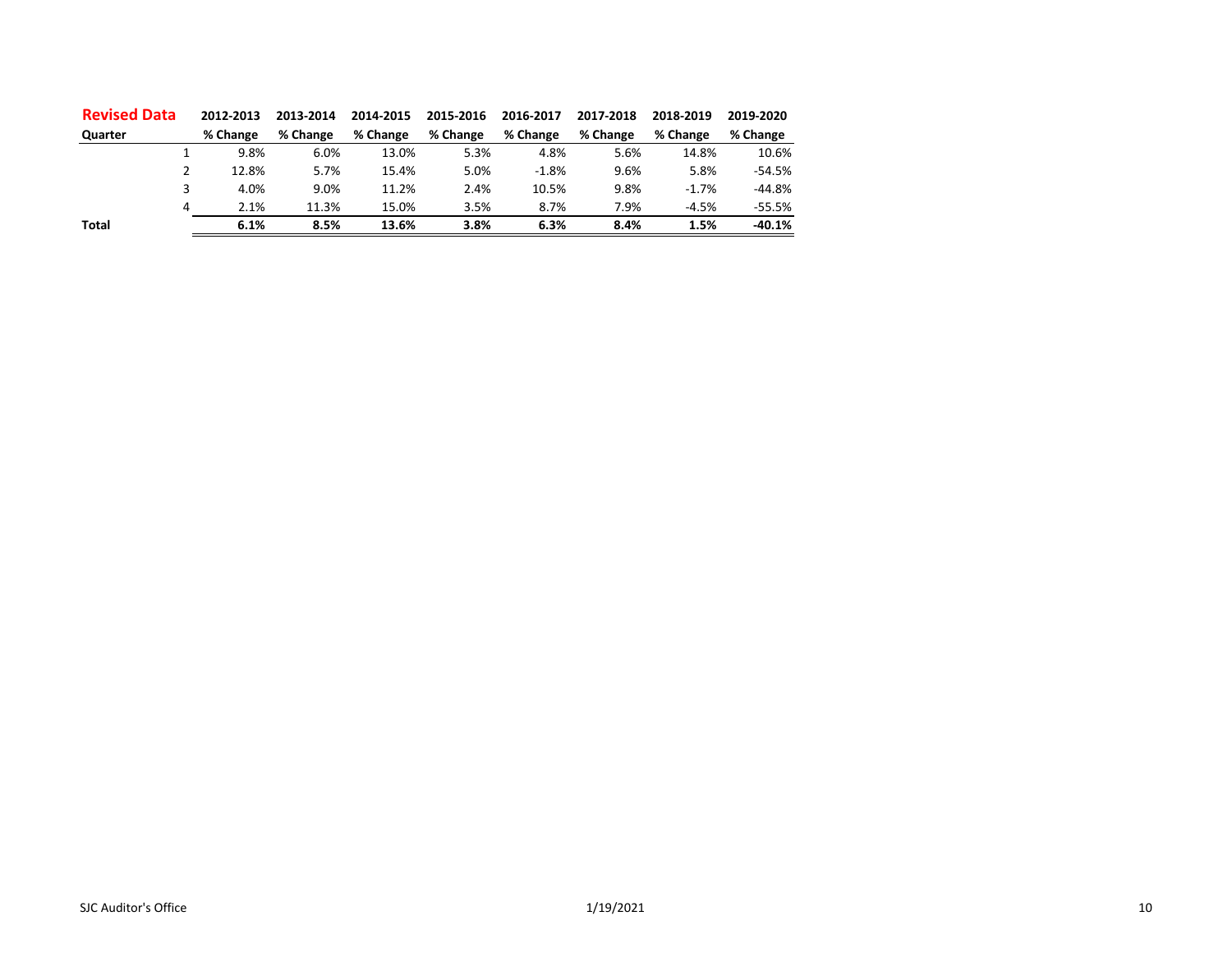

| Year       |    | <b>Annual Receipts</b> |
|------------|----|------------------------|
| 12/31/2011 | \$ | 3,572,080              |
| 12/31/2012 | \$ | 3,630,006              |
| 12/31/2013 | \$ | 3,852,302              |
| 12/31/2014 | \$ | 4,179,467              |
| 12/31/2015 | \$ | 4,749,836              |
| 12/31/2016 | Ś  | 4,930,183              |
| 12/31/2017 | \$ | 5,239,133              |
| 12/31/2018 | \$ | 5,679,728              |
| 12/31/2019 | \$ | 5,600,831              |
| 12/31/2020 | \$ | 3,619,880              |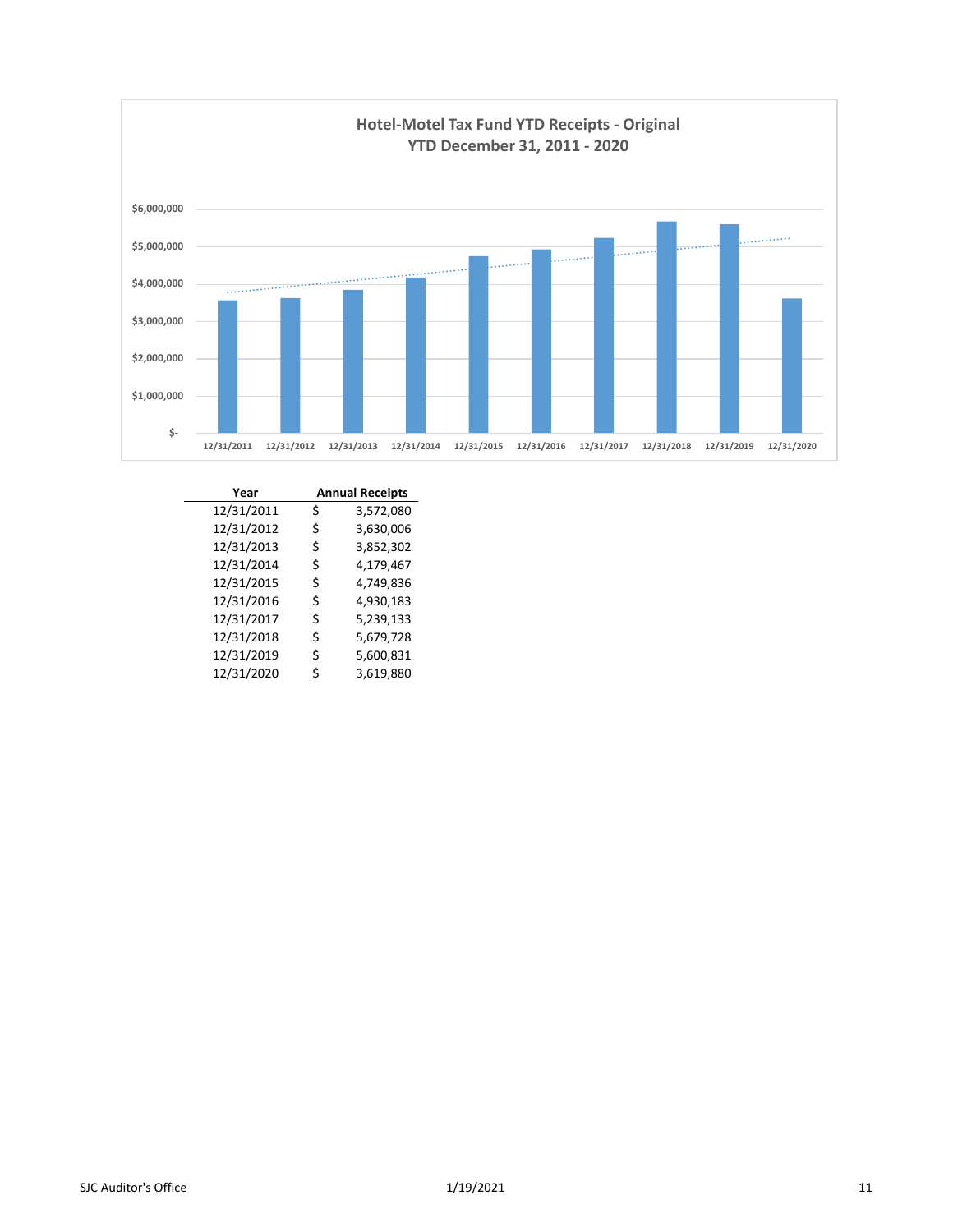

| Year       | <b>Annual Receipts</b> |           |  |
|------------|------------------------|-----------|--|
| 12/31/2011 | \$                     | 3,572,080 |  |
| 12/31/2012 | \$                     | 3,630,006 |  |
| 12/31/2013 | \$                     | 3,852,302 |  |
| 12/31/2014 | \$                     | 4,179,467 |  |
| 12/31/2015 | \$                     | 4,749,836 |  |
| 12/31/2016 | \$                     | 4,930,183 |  |
| 12/31/2017 | \$                     | 5,239,133 |  |
| 12/31/2018 | \$                     | 5,679,728 |  |
| 12/31/2019 | \$                     | 5,766,555 |  |
| 12/31/2020 | \$                     | 3,454,155 |  |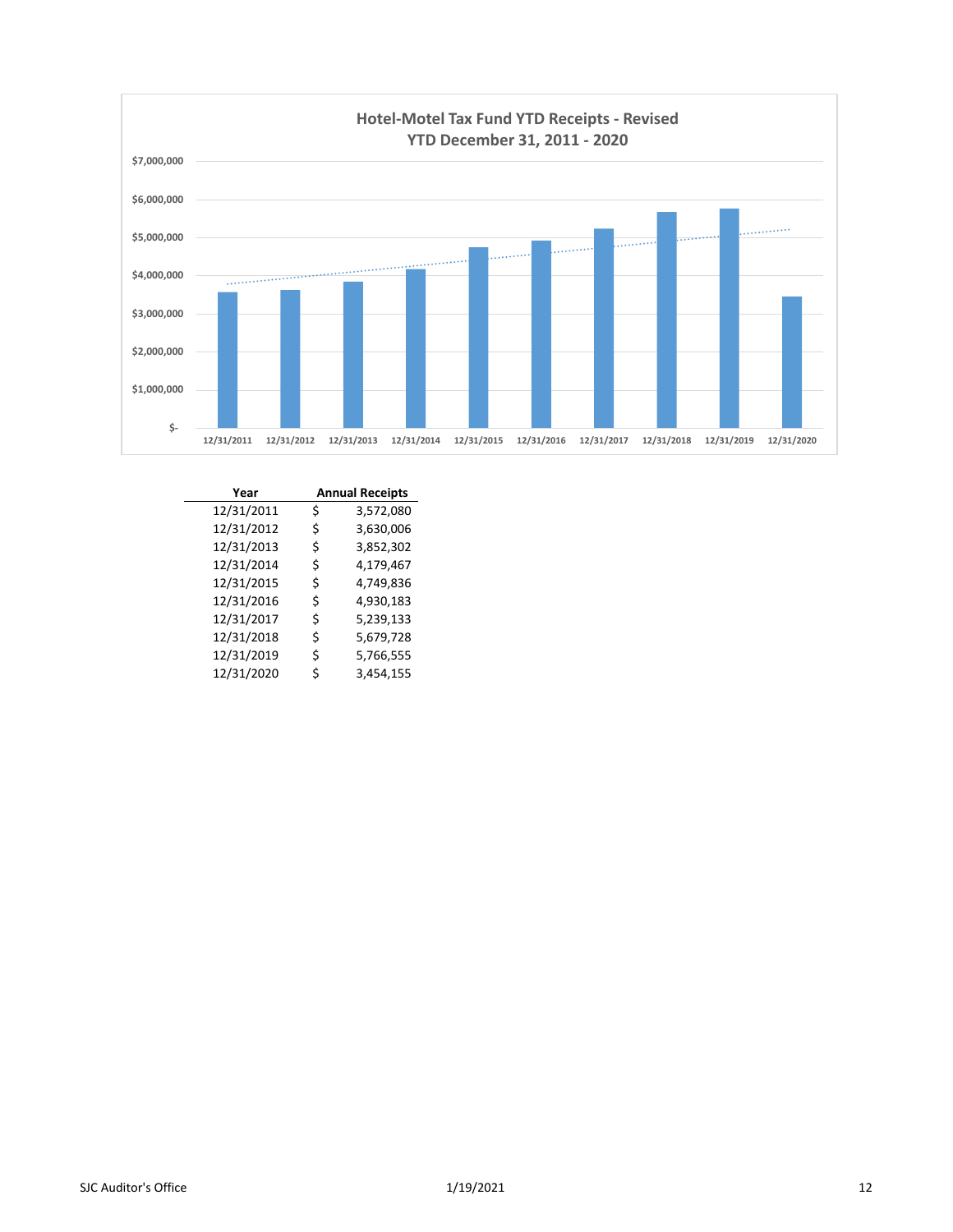

| Year  |    | <b>Annual Receipts</b> |  |  |
|-------|----|------------------------|--|--|
| 2011  | \$ | 3,572,080              |  |  |
| 2012  | \$ | 3,630,006              |  |  |
| 2013  | \$ | 3,852,302              |  |  |
| 2014  | \$ | 4,179,467              |  |  |
| 2015  | Ś  | 4,749,836              |  |  |
| 2016  | Ś  | 4,930,183              |  |  |
| 2017  | \$ | 5,239,133              |  |  |
| 2018  | \$ | 5,679,728              |  |  |
| 2019  | \$ | 5,600,831              |  |  |
| 2020  | \$ | 3,619,880              |  |  |
| Total | Ś  | 45.053.445             |  |  |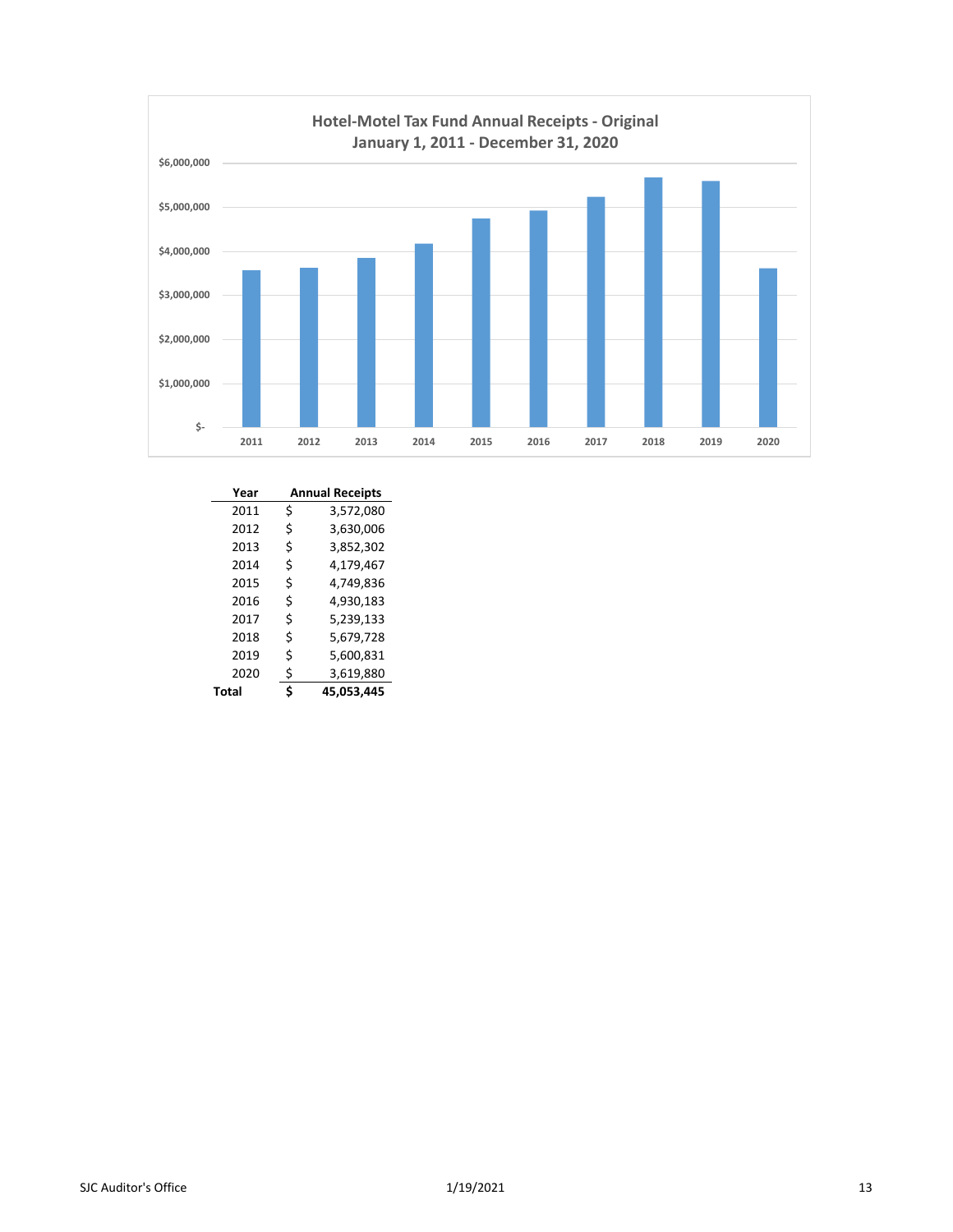

| Year  | <b>Annual Receipts</b> |                                                                 |
|-------|------------------------|-----------------------------------------------------------------|
| 2011  | \$<br>3,572,080        |                                                                 |
| 2012  | \$<br>3,630,006        |                                                                 |
| 2013  | \$<br>3,852,302        |                                                                 |
| 2014  | \$<br>4,179,467        |                                                                 |
| 2015  | \$<br>4,749,835        |                                                                 |
| 2016  | \$<br>4,930,183        |                                                                 |
| 2017  | \$<br>5,239,133        |                                                                 |
| 2018  | \$<br>5,679,728        |                                                                 |
| 2019  | \$<br>5.766.557        | Includes \$165,724 earned in December 2019 and deposited 1/6/20 |
| 2020  | \$<br>3,454,155        |                                                                 |
| Total | \$<br>45,053,445       |                                                                 |